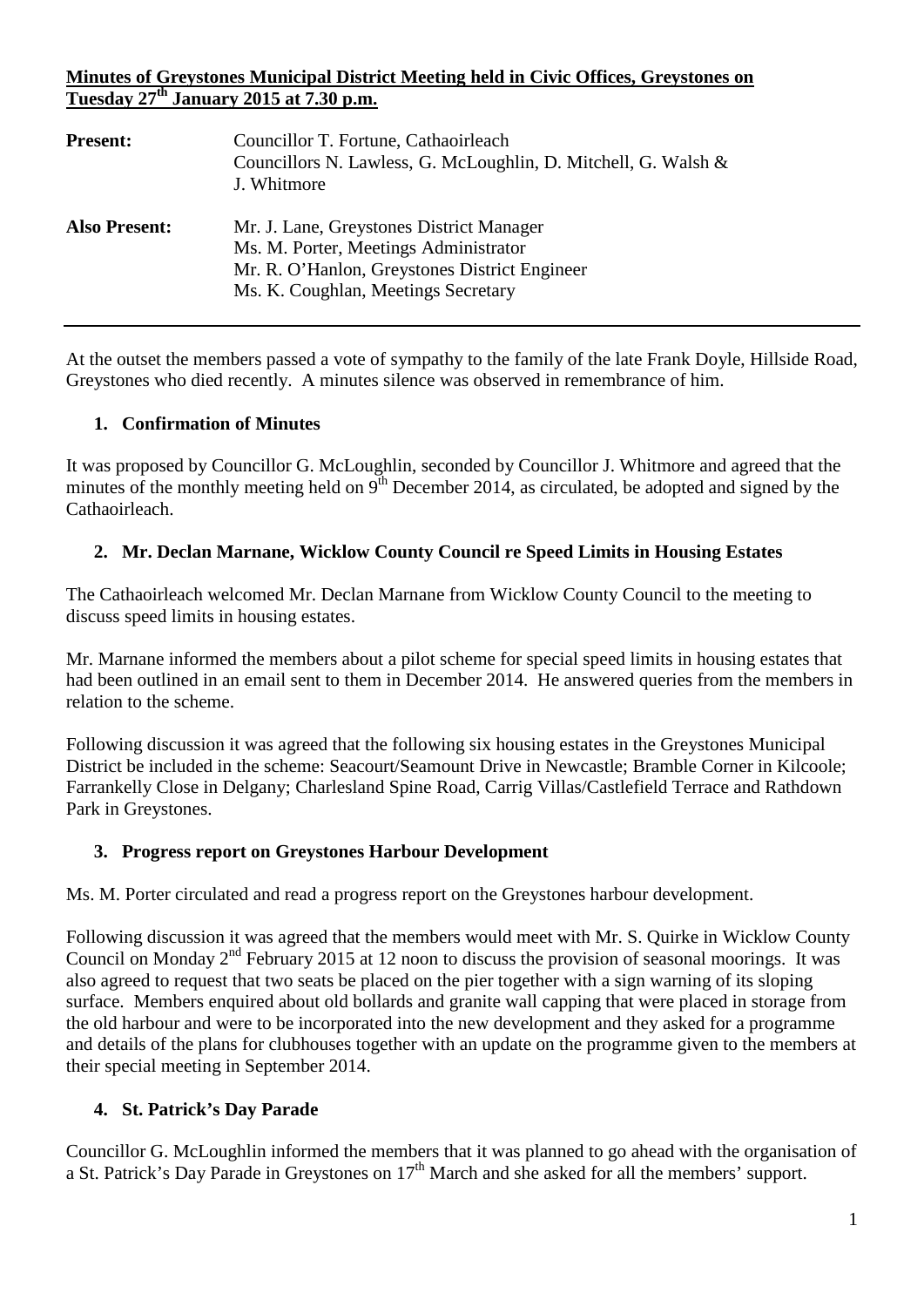Following discussion it was agreed that the Municipal District members would commit to providing funding for the parade and it was pointed out that help was needed with the organisation of the parade and especially with stewarding on the day.

Members enquired about People of the Year Awards and it was agreed that this matter could be discussed at the February meeting.

# **5. Report from Greystones District Engineer**

Mr. R. O'Hanlon gave a progress report on NTA and Department of Transport projects as well as other works and he answered any queries from the members in relation to same.

During discussion on this matter, the District Manager informed the members that it was hoped to have the Municipal District Schedule of Works for discussion at the February meeting (following the allocation of government grants) at which time it would be appropriate to consider how discretionary funding in the MD budget should be spent.

## **6. Notices of Motion:**

(a) Motion in the names of Councillors G. McLoughlin & D. Mitchell: "That Greystones Municipal District allocates the following funds from the budget available to the following: Greystones Tidy Towns  $\epsilon$ , 500; Kilcoole Tidy Town  $\epsilon$ , 500 and Newcastle Tidy Towns  $\in \infty.000$ ".

Following discussion on this motion it was agreed that  $\epsilon$ 5,500 be allocated to Greystones Tidy Towns; €2,500 to Kilcoole Tidy Towns; €2,000 to Newcastle Tidy Towns and €2,000 to Delgany Tidy Towns. It was also agreed that allocations to other groups would be decided at the February meeting.

(b) Motion in the name of Councillor G. Walsh:

"That this Council examine the need for the introduction of traffic calming measures at Crowe Abbey, Greystones. There appears to be increasing evidence that this particularly narrow local access road is being used as a rat run by motorists intent on avoiding 'ramps' on the lower R762 road. Also, the bank at the eastern edge of this road has subsided significantly, at certain points, adding to the potential danger at this location and requires urgent attention".

Following discussion on this motion it was agreed that the District Engineer would examine the area to see if there was any cost effective way of resolving issues here.

(c) Motion in the name of Councillor J. Whitmore:

"That a report be provided outlining the annual/monthly income derived from paid parking in Greystones, including the provision in tabular format the average weekly income broken down on an hourly basis; and that this report form the basis of discussions by the members of a revised paid parking scheme in Greystones".

Ms. M. Porter circulated and read a report on this matter and outlined the implications of changing the operation time for the parking regulations.

During discussion on this motion it was pointed out that a county wide review of parking bye laws was being undertaken at present and that the Greystones MD Bye Laws would have to feed in to the Wicklow County Council regulations. The members were advised that any amendments to the Greystones Parking Regulations should be deferred until after that. It was also pointed out that any shortfall in the parking income, if it was decided to reduce same, would have to be made up out of the MD budget.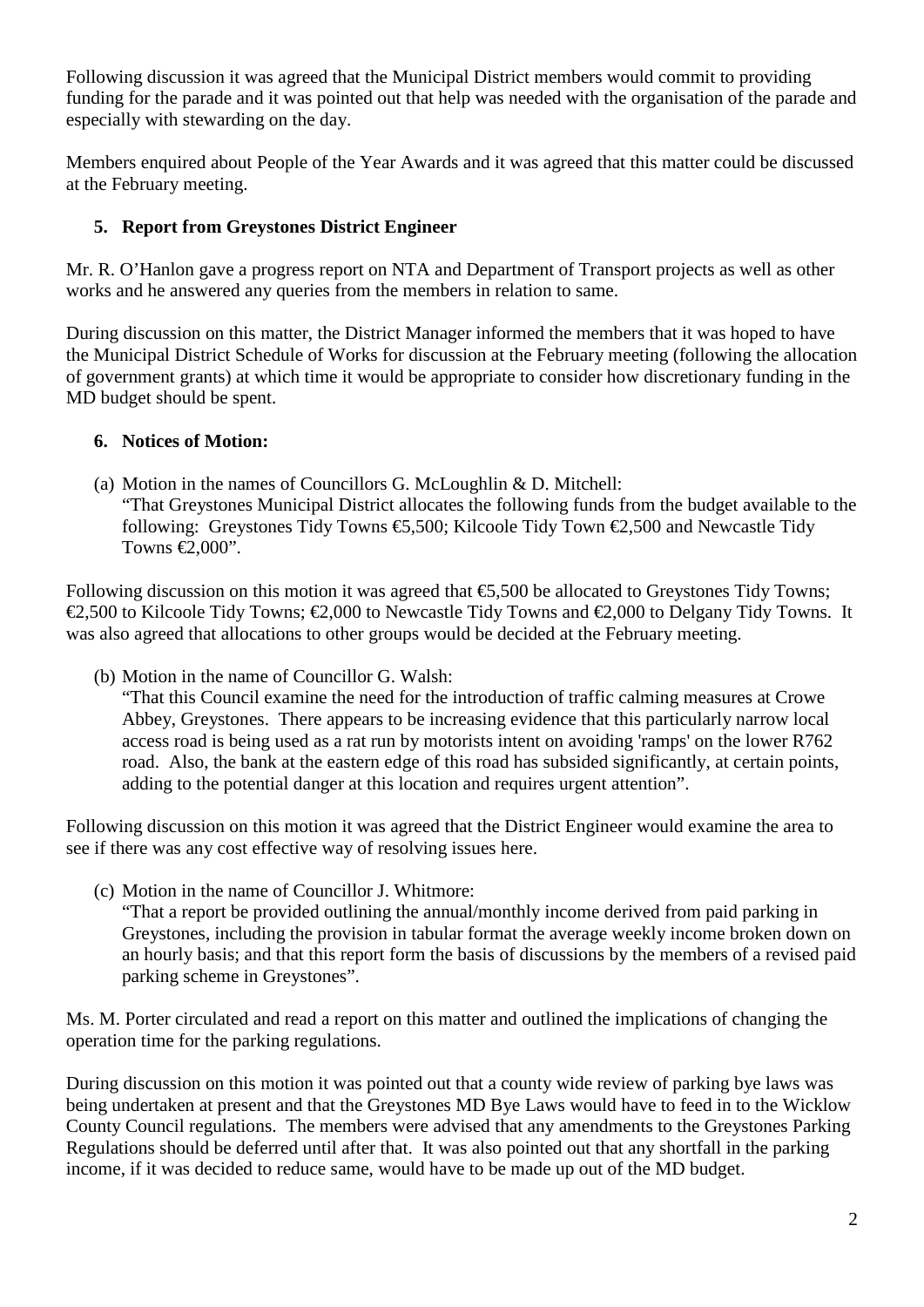The members enquired if it was possible to introduce a mobile app to allow people to park by text and it was agreed that a report on this be provided for the February meeting.

- (d) Motion in the name of Councillor J. Whitmore:
	- "To request a reduction of the speed limits in the Templecarrig area, in recognition of the condition of the road, the increased traffic using the area, and the support for this which has been previously demonstrated by residents, Gardai and local Town Councillors".

Following discussion on this motion, the District Engineer stated that there were national bye laws for speed limits in rural areas but that he would check out the position in relation to changing the road signs.

(e) Motion in the name of Councillor J. Whitmore: "That the Council report on the condition of the paths, roads and ramps in Redford Park and update the members on plans, if any, to address any identified shortcomings".

The District Engineer informed the members that it was planned to remove the ramp at Redford Park as it was not needed. However, he pointed out that he did not have the resources to check all the paths and roads in this estate or in Hillside, Applewood Heights and other estates that were seeking similar inspections.

## **7. Correspondence**

- 1. Ms. M. Porter advised the members of a request from Greystones Rugby Club seeking funding in the sum of  $\epsilon$ 1,200 for their Greystones G7s Festival that will take place on 12<sup>th</sup> July 2015. It was agreed to consider this request when the schedule of works and budgets for the Greystones MD were being considered.
- 2. Ms. M. Porter advised the members that the Greystones Tidy Towns had made a request to meet with the members at their February meeting. This was agreed.
- 3. Ms. M. Porter advised the members that the DAG:T Group had requested a follow up meeting with the members following their deputation at the November meeting. It was agreed to invite the group to meet the members at 7.00 p.m. prior to the March meeting on  $31<sup>st</sup>$  March.
- 4. Ms. M. Porter advised the members that the Forward Planning Section of Wicklow County Council would attend a meeting of the MD to update members on the County Development Plan. It was agreed to invite them to the meeting on  $31<sup>st</sup>$  March 2015.
- 5. Ms. M. Porter advised the members that representatives from Irish Water would be available to meet with the members of Greystones MD on Monday  $2<sup>nd</sup>$  February 2015 from 10.00 a.m. to 10.45 a.m. in County Buildings, Wicklow.
- 6. Ms. M. Porter reminded members to send all notices of motion and matters for the MD meetings to the [GreystonesMD@wicklowcoco.ie](mailto:GreystonesMD@wicklowcoco.ie) email address rather than to her personal email so that these would be dealt with in her absence.
- 7. Ms. M. Porter referred to an email from the Parents Association of the Greystones Educate Together School in Blacklion that had been circulated to all members. She pointed out that officials from the Council have agreed to attend a meeting to be organized by the school with a view to improving the traffic situation.

Mr. R. O'Hanlon stated that recommendations that were included in the planning permission for the schools did not appear to have been complied with.